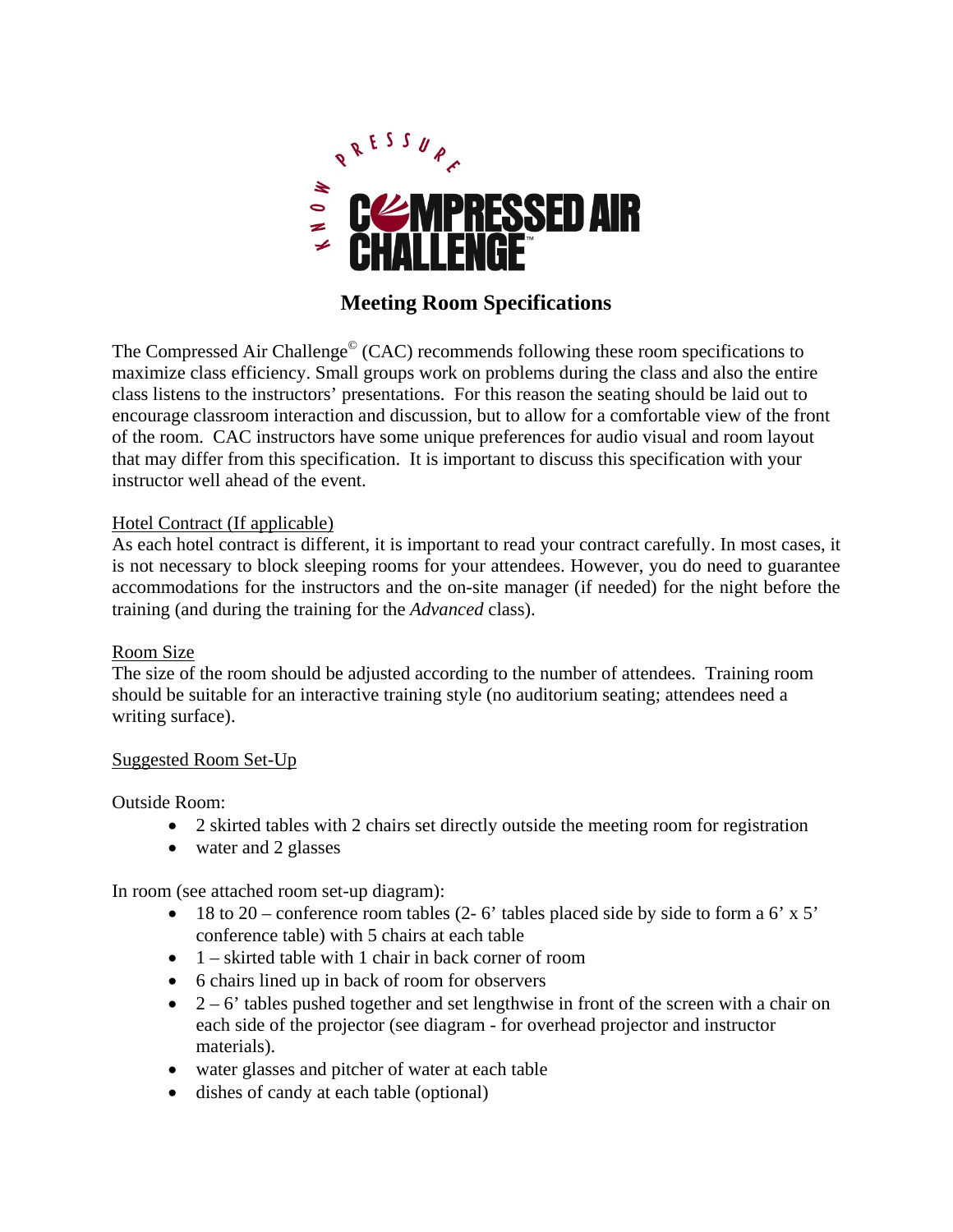- pads and pencils at each seat
- coat rack in back of room if enough room; if not, place table for coats inside room
- a copy of the room set-up for the staff to ensure proper room set-up

Audio Visual for Fundamentals Training

- 2 flipcharts with pads and markers
- overhead or computer projector, per instructors' requirements
- 8' tripod screen (center set) or best size screen to fit room
- 2 wireless lavaliere microphones with fresh batteries (Do not use if there are less than 25 people unless the instructor requests it)

## Audio Visual for Advanced Training

- computer projector with laptop hookup or overhead projector with spare lamp and a box of blank transparencies (check with instructor)
- two 8' tripod screens or best size to fit room
- back up laptop (optional, but strongly recommended)
- 2 wireless lavaliere microphones with fresh batteries
- Flipchart with pad and markers

## Food and Beverages

- 7:00 a.m. Continental breakfast, for example, coffee (regular and decaf), hot tea, orange juice, fresh fruit, muffins, and bagels with cream cheese.
- 9:00, 10:00, and 11:00 a.m. breaks: replenish beverages only. On site manager should keep a close eye on quantity of beverages available, and should be notified when food or beverage is being replenished or runs out.
- $\bullet$  12:00 12:45 p.m. buffet lunch: Deli display for build-your-own sandwiches with soup or salad is advisable; also, beverages, e.g., ice tea, soda, coffee (regular and decaf).
- 2:00 p.m. break: sodas, mineral waters and cookies or brownies.
- 3:00 p.m. replenish beverages only.
- If holding the class at a hotel, keep in mind that you must give your hotel contact the food and beverage guarantees 72 hours in advance.